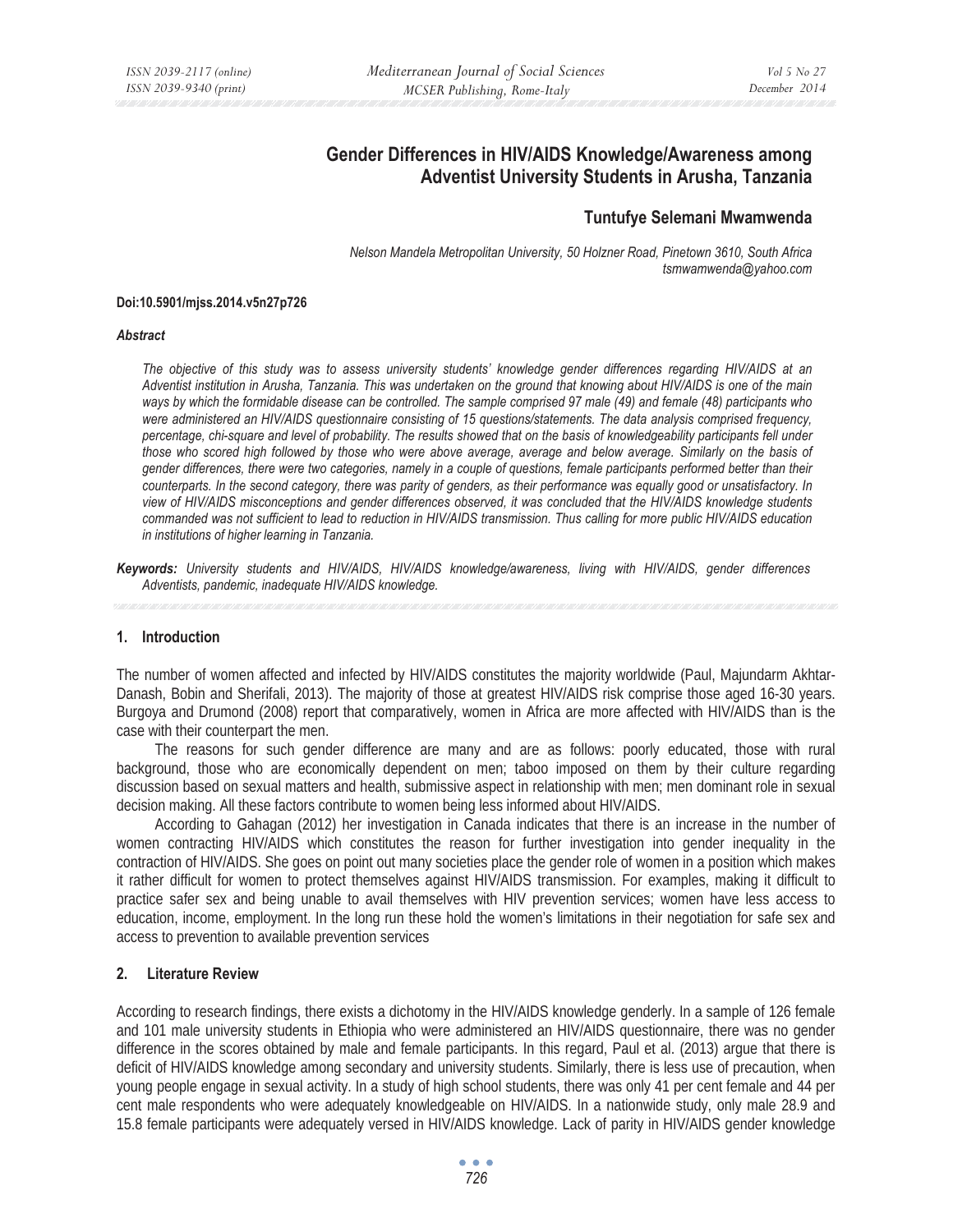was attributed to various factors, namely: 1) contextual gender roles; 2) lower rates of literacy; 3) and lower school enrolment among women, when compared to male participants

Addressing HIV/AIDS in Tanzania institutions of higher education poses a serious challenge based on the following factors (African Medical Research Foundation (AMREF, 2010): 1) Little is known about the vulnerability, prevalence, impact as well as situation of HIV/AIDS in most higher education institutions in Tanzania; 2) There is a tendency on the part of senior academics to presumptuously assume that, matters patterning to HIV/AIDS fall under the domain of junior academics and students; 3) HIV/AIDS is given rather low priority, when it comes to allocation of resources (human, financial, time and space). As a result, there is constraint on integrated and comprehensive institutional HIV and AIDS programmes.

In a sample of six universities selected cross-sectionally based on geographical location, ownership 9public, private or faith-based.

There were 2,426 students who constituted respondents. Data was collected on the basis of social survey, interviews and focus discussion groups

Those who believed in dual methods of the HIV/AIDS prevention was low as it fell short of 50 per cent for both males (47%) and females (44%). The dual method means reduction of being susceptible to HIV/AIDS infection by being faithful to an uninfected partner and using condom simultaneously. Otherwise over 70 per cent of males and females held the view that use of condom reduces the chances of contracting HIV/AIDS. There was similar per cent (50%) who believed that having one faithful partner who is uninfected protects one from being HIV/AIDS infected.

Most common misconceptions were contracting HIV/AIDS through mosquito bites, and sharing eating utensils with an HIV/AIDS infected person. Other misconception were: shaking hands with an infected person, sharing toilet with an infected person. There was nevertheless gender difference in rejection of misconception 45 per cent males nd 47 per cent females.

In comprehensive knowledge of HIV/AIDS results showed significant difference within universities regarding comprehensive knowledge about HIV/AIDS. By comprehensive HIV/AIDS knowledge is meant consistent use of condom, having one faithful partner knowledge that one cannot be identified un infected on the basis of appearance,3) rejecting two commonest misconceptions namely mosquito bites and shaking hands with an HIV/AIDS person.

On the basis of this criterion, there were, nevertheless, significant gender differences observed. At one university males students had a significant difference, whereas at another university females knowledge as statistically significant more than was the case in the remaining four participating universities. On the basis of age, males aged 40-44 and female students of similar age were observed to be more knowledgeable than their corresponding counterparts in the other groups. On the basis of year of study, first year male students were les knowledgeable than any other year of study. whereas second year female students were less knowledgeable than any other year of study. The results based on year happen to be more significant for male students than those of female students were not statistically significant.

Mwamwenda (2014) examined gender differences in the belief that adolescents are not at risk of HIV/AIDS infection. The investigation comprised 366 male and female participants selected from Kenya, South Africa and Tanzania. There were statistically significant gender differences in the belief that adolescents were not susceptible to HIV/AIDS transmission. In Tanzania, men had a knowledge score of 76.7 per cent compared to a sore of 73.2 per cent for women. Kenya male participants had a score of 79.8 per cent, whereas women had a score of 80.6 per cent. For South Africa, men scored 77.4 per cent compared to 73.4 per cent for women. In all the three countries, the gender differences were statistically significant; with males in South Africa and Tanzania outperforming females, whereas in Kenya the female respondents outperformed male respondents.

In Nigeria, Aluede, Imhonde, Maliki and Alutu (2005) assessed university students level of knowledge about HIV/AIDS with a sample comprising 900 undergraduate students consisting of 520 male and 380 female students. The results showed that the respondents had a highly favourable knowledge regarding HIV/AIDS. Furthermore, the results showed a statistically significant gender differences in HIV/AIDS knowledge with male students showing higher knowledge of HIV/AIDs than was the case with female participants.

According to Gahagan (2012) her investigation in Canada indicates that there is an increase in the number of women contracting HIV/AIDS which constitutes the reason for further investigation into gender inequality in the contraction of HIV/AIDS. She goes on point out many societies place the gender role of women in a position which makes it rather difficult for women to protect themselves against HIV/AIDS transmission. For examples, making it difficult to practice safer sex and being unable to avail themselves with HIV prevention services; women have less access to education, income, employment. In the long run these hold the women's limitations in their negotiation for safe sex and access to prevention to available prevention services

Terry, Mhloys, Masavaure and Adlis (2005) investigated gender differences in HIV/AIDS knowledge among 933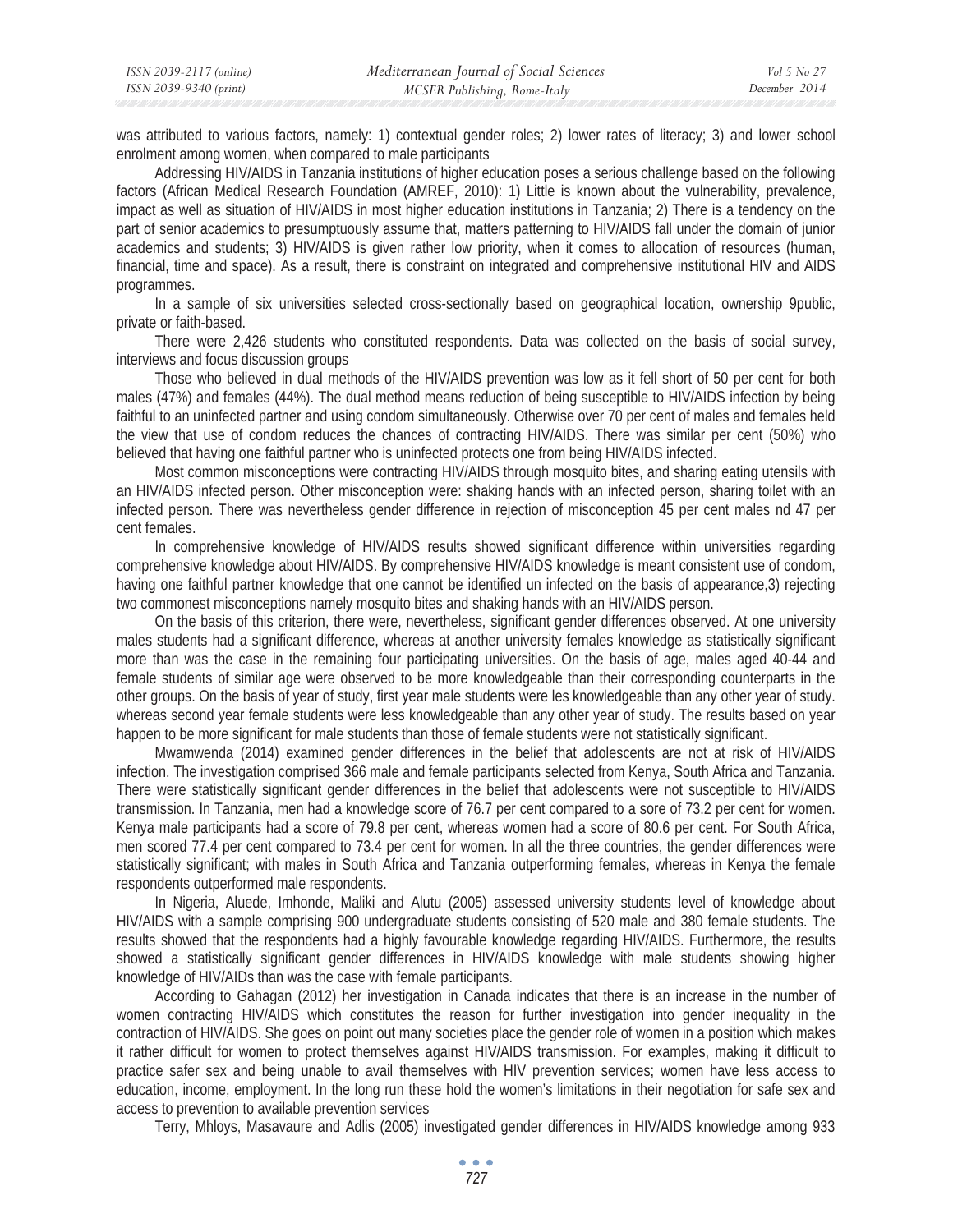| ISSN 2039-2117 (online) | Mediterranean Journal of Social Sciences | Vol 5 No 27   |
|-------------------------|------------------------------------------|---------------|
| ISSN 2039-9340 (print)  | MCSER Publishing, Rome-Italy             | December 2014 |

university students in Zimbabwe on the basis of cultural, sociological and economic variables. Male participants expressed the views that: they had the right to dominate women, and that they were the ones to decide the use of condom. In contrast, the women participants acknowledged the gender cultural attitude towards women and went further by asserting their support for women's rights to sexual activity.

In a similar investigation, Ugbona, Kooffeh and Nwauche (2011) examined gender differences in students' knowledge of HIV/AIDS on a sample of 1748 secondary school students aged 12-19 years of ge drawn from 12 schools. Their knowledge was high as it stood at 80%. However, there was no gender difference in their knowledge of HIV/AIDS

Montosh, Asagwara and Meriamu (2011) carried out a study of 2399 university students in Lagos, Nigeria, in which participants had a moderate knowledge of HIV/AIDS. It was also reported that female participants were predisposed to contracting HIV/AIDS, because of their engaging in high risk sexual behaviour for financial reasons. In terms of gender difference in HIV/AIDS, no difference of significance was observed.

According to a cross-national survey carried out in Ethiopia, Mali and Nigeria 97-98% of men had a knowledge of HIV/AIDS compared to 86-90% for women who were just as knowledgeable. Similar survey carried out in Kenya and Madagascar showed gender difference showing that men showed more than women. The study carried out in Rwanda, however, showed no gender difference in HIV difference in HIV/AIDS between females and males.

Durojaiye (2011) refers to HIV/AIDS is one of the most dreaded and devastating diseases in human recent history. It is therefore argued that behaviour change on the part of men and women presents the most effective way of controlling transmission and infection of HIV/AIDS. In a sample of 315 students consisting of both married and single participants. Their knowledge of HIV/AIDS was very high. It was observed that participants who were married were more knowledgeable than those who were single. On the other hand, a statistical analysis the gender differences between male and female participants were on-significant.

In Malaysia, Wong, Chin, Low and Jaafar (2008) young adults' knowledge of HIV/AIDS was moderate given that they had of 4.6 out of 17 points. The majority of participants knew what HIV/AIDS was about. There were gender differences with female participants showing higher scores than male participants. Mundingayi, Lutala and Mupenda (2011) in Kinshasha, Democratic Republic of Congo, advance the argument that knowledge has a prominent role as predictor of HIV risk behaviour. As a result of IV/AIDS knowledge, the following are likely to hold true: deferred onset of sexual relationship; consistent use of preventive measures during sexual intercourse; reduction in the number of sexual partners; increase in relating to HIV/AIDS infected persons positively. Their investigation of HIV/AIDS knowledge was high for both female and male participants. As such, there

In a comprehensive response to the HIV/AIDS epidemic in Jamaica, Figueroa, Duncan, Byfield, Harvey, Gere, Hylton, Kong, Hamer, Williams, Carrington and Braithwaite (2008) describe HIV/AIDS rates in Jamaica as being higher among than in women which is attributed to : men's heterosexual males behaviour involving high sexual risk behaviour, given that they have multiple partners, involvement in commercial sex and HIV rates being high among men having sex with men. The reports further points out that, while HIV/AIDS infection among women is on the decline, for men it is on the increase. This is attributed to women practicing safer sex than men; assessing HIV testing and continued high rates of HIV among MSM (Figuerona et al., 2008). It is nevertheless important to note that among adolescents, HIV/AIDS transmission is immensely dramatic. With adolescents the rates of HIV/AIDS among females is three times higher than males (Figuerona et al., 2008).

In Nigeria, Oladokun, Jiboye, and Akichemi (2010) conducted an investigation on in-school students' HIV awareness and sexual behaviour. They preamble their presentation by pointing out that knowledge about HIV and sexual practices plays an important role in the prevention of HIVAIDS transmission. This served as motivation for pursuing the assessment of school adolescents. The results were that based on 1045 participants with a distribution of 501 males and 544 females, 02% had a good knowledge off HIV/AIDS. Statistical analysis of gender difference showed that their knowledge was at par, as there was no statistically significant difference between male and female respondents.

The preceding review of literature served as a motivation and backdrop for undertaking the present investigation, with the purposes of finding out the HIV/AIDS level of knowledge and whether such knowledge would significantly differ genderly, as well as whether such findings would either affirm or deaffirm what other researchers have reported, as presented in the review of literature.

### **3. Method**

#### *3.1 Sample*

The sample of the study comprised 97 university students pursuing their studies at an Adventist University in Arusha at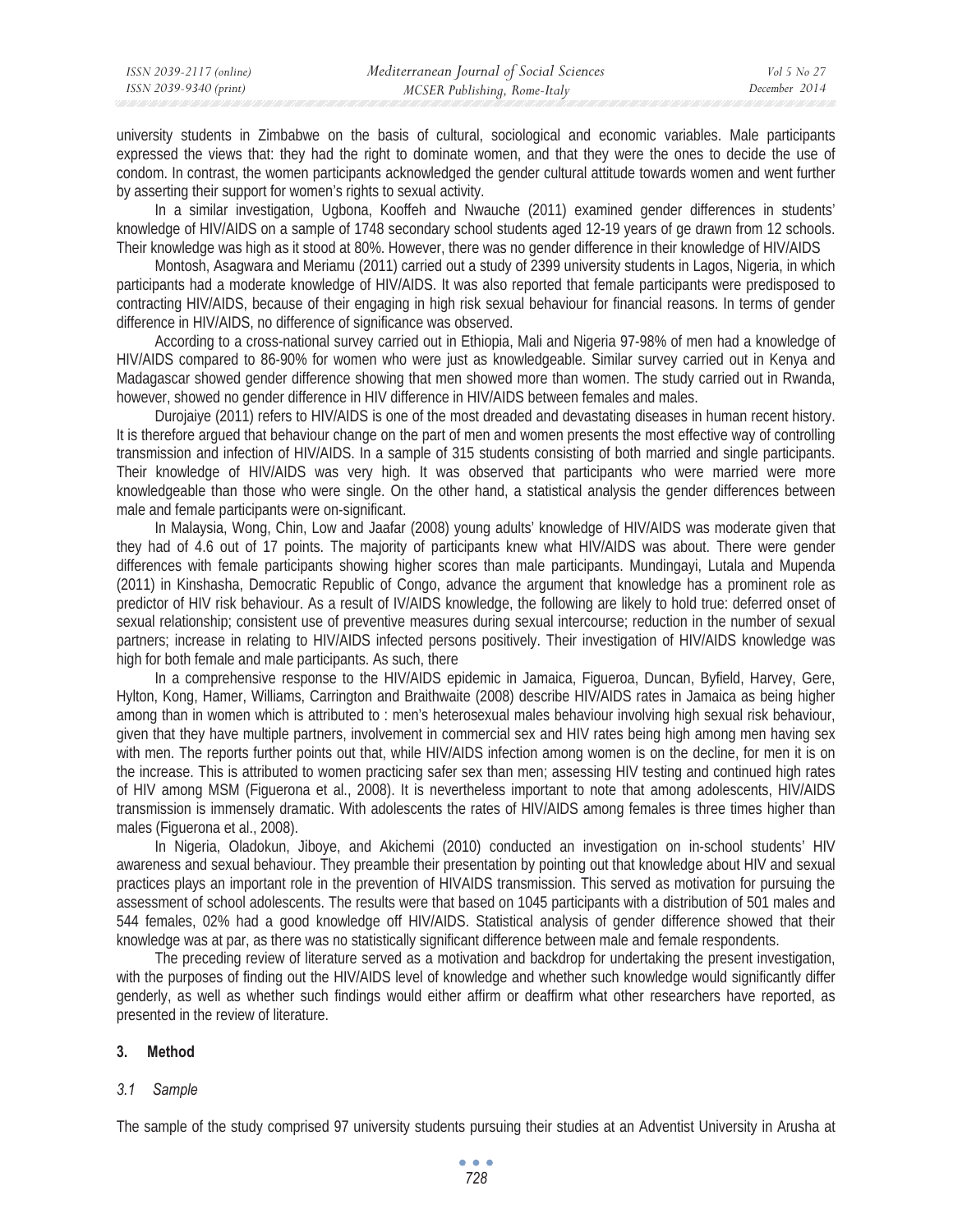the foot of Mount Kilimanjaro, Tanzania, the highest mountain in Africa and only second to Mount Everest in Nepal, the highest mountain in the world. Of the total participants, there were 48 females, whose age ranged from 18 to 47 years, and had a mean of 26.9 years with a standard deviation of 7.9. Males' age ranged from 20 to 54 years with a mean of 30 and a standard deviation of 9.2. The majority of participants were young and single, whereas a few were married which was applicable to both men and women.

## *3.2 Questionnaire*

The respondents were administered an HIV/AIDS questionnaire of 15 statements/questions to which they were asked to tick the most correct response on the basis of the three options provided, which were "Yes", "No" "Do not know". The questionnaire was administered by one of the academic member of staff at the University that, the researcher happens to have known for many years. All protocol observed, necessary permission was sought and granted from the senior management of the University. Similar consent was solicited from participants.

For confidentiality purpose, respondents were asked not to write their names on the questionnaire. For biographical information, they were requested to indicate their date of birth and gender in the space provided on the questionnaire.

## **4. Results**

Table 1 shows the results based on: frequencies, percentage, chi-square and level of probability. The response to whether a person would contract HIV/AIDS, as a result of drinking water from the same glass with an HIV/AIDS infected person was rejected by 69% male and 71% female respondents. Both scores were above average. The gender difference was not statistically significant based on a chi-square test. When asked whether kissing an infected person would

**N= 97**

|                | .                                                                           | <b>Males</b> |               | <b>Females</b> |               |       |         |
|----------------|-----------------------------------------------------------------------------|--------------|---------------|----------------|---------------|-------|---------|
| No.            | <b>Statement</b>                                                            |              | $\frac{0}{0}$ | Freq.          | $\frac{0}{0}$ | $X^2$ | P       |
|                | Drinking from the same cup used by AIDS person                              | 34           | 69            | 34             | 71            | 0.024 | ns      |
| $\overline{2}$ | Kissing a person who has AIDS                                               | 30           | 61            | 32             | 67            | 0.311 | ns      |
| 3              | Taking care of person who has AIDS                                          | 20           | 41            | 19             | 40            | 0.533 | ns      |
| 4              | Receiving blood from a person who has AIDS                                  | 26           | 53            | 25             | 52            | 0.009 | ns      |
| 5              | Having sex with a person who has AIDS                                       | 24           | 51            | 24             | 50            | 0.096 | S       |
| 6              | AIDS is God's punishment for sexual sin                                     | 31           | 63            | 32             | 67            | 0.123 | ns      |
| 7              | Africans have a cure for AIDS                                               | 40           | 82            | 40             | 83            | 0.049 | ns      |
| 8              | Research has finally found the cure for AIDS                                | 27           | 55            | 35             | 73            | 3.34  | $0.05*$ |
| 9              | There is no way I will be infected with AIDS                                | 14           | 29            | 10             | 21            | 1.472 | ns      |
| 10             | Would you sit next to a person who has AIDS?                                | 44           | 90            | 39             | 81            | 1.434 | ns      |
| 11             | People who have AIDS are responsible for it                                 | 10           | 20            | 38             | 80            | 2.407 | $0.10*$ |
| 12             | AIDS children should attend school with others                              | 45           | 92            | 46             | 94            | 0.667 | ns      |
| 13             | Would you accept being tested for AIDS?                                     | 39           | 80            | 43             | 90            | 1.852 | ns      |
| 14             | Are you careful in your relationship with boys/girls to avoid getting AIDS? | 46           | 94            | 47             | 98            | 1.001 | ns      |
| 15             | There is no such thing as AIDS                                              | 39           | 80            | 35             | 73            | 0.597 | ns      |

**Table 1:** Participants' Frequencies, Percentage, Chi-squares and Probability

ns= nonsignificant; \* Significant

Whether HIV/AIDS infected children should attend school with uninfected children, the majority of participants (96%) thought that was the right thing to do. Whether kissing an HIV/AIDS would lead to contracting HIV/AIDS, 61% of male and 67% female students rejected this hypothesis. The scores for the two genders were above average and there was significant gender difference (o.05) in favour of female participants.

Whether one would be HIV/AIDS infected, as a result of taking care of an HIV/AIDS person was also rejected by 41%, male and 40% female participants as a source of transmission. Both male and female participants scored below average which was statistically significant (0.05), meaning that more respondents believed that one would contract HIV/AIDS as a result of caring for a person living with AIDS. This is a misconception of HIV/AIDS.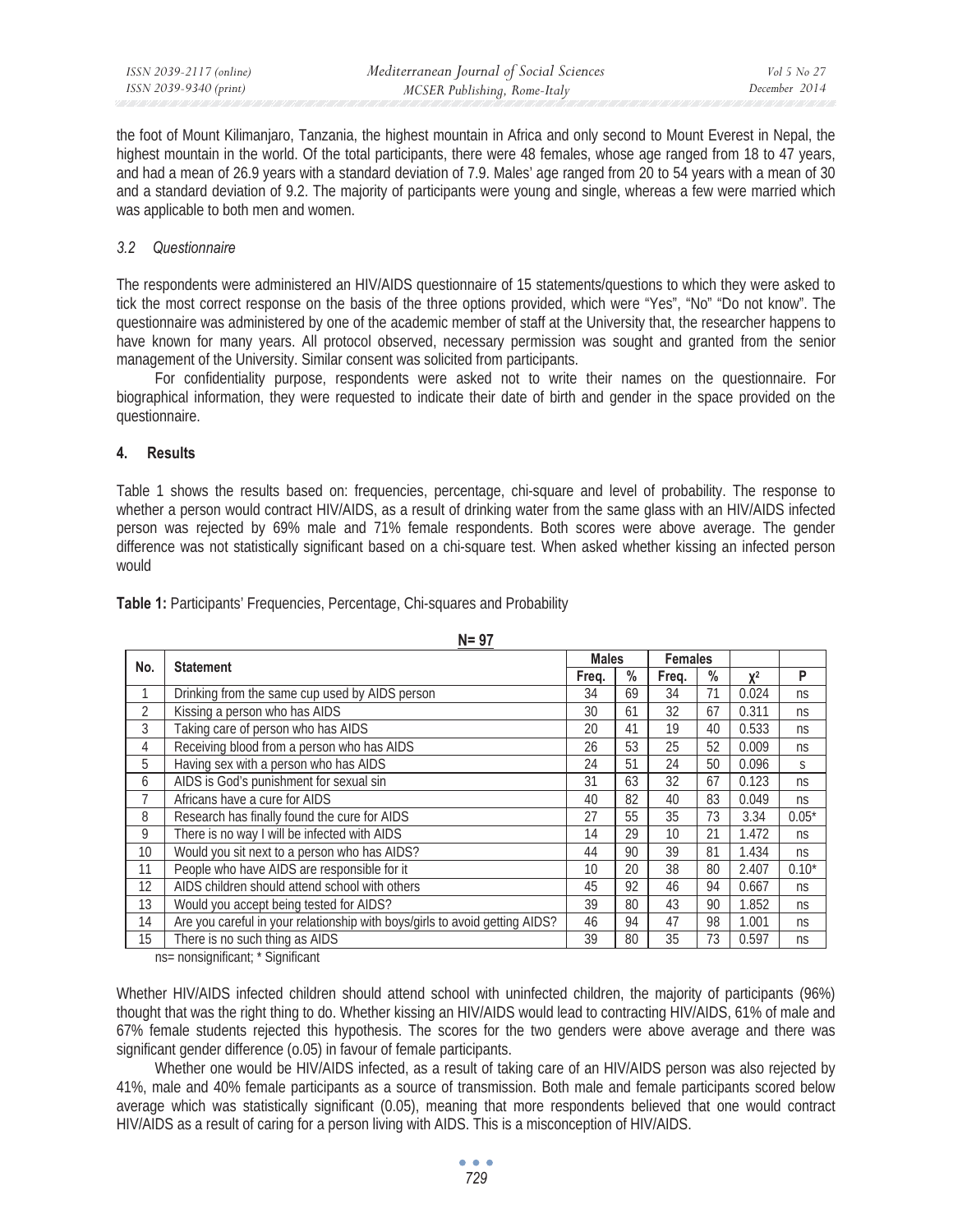| ISSN 2039-2117 (online) | Mediterranean Journal of Social Sciences | Vol 5 No 27   |
|-------------------------|------------------------------------------|---------------|
| ISSN 2039-9340 (print)  | MCSER Publishing, Rome-Italy             | December 2014 |
|                         |                                          |               |

Receiving blood from an HIV/AIDS person was acknowledged as leading to infection by 53% and 52% female students. Both scores fell under the average performance category. This was accepted as one of the ways of being infected with HIV/AIDS. There was no gender difference. Being infected by having sex with an infected person was acknowledged by 51% male and 50% female of the participants.

As regards HIV/AIDS being God's punishment was rejected by 63% male and 67% female of the respondents. The scores were comparable and therefore there was no gender difference. Whether Africans have a cure for AIDS was rejected by 82% male and 83 female students. Both scores fell under the category being very high. No gender difference was observed as participants were equally knowledgeable about HIV/AIDS. The majority of female participants (73%) thought that researchers have not identified the cure for HIV/AIDS, compared to 55% male participants who thought the same way. The score of female participants fell under high, whereas that of males was average. The gender difference was significant (0.05) in favour of female respondents.

Whether participants were vulnerable to being HIV/AIDS infected was rejected by 71% male and 79% female of the respondents, which was incorrect. Both correct scores fell under very low, and there was no gender difference. Whether they would agree to sit next to an HIV/AIDS infected person, 90% male respondents did not think there was a problem with such behaviour, compared to 81% female respondents. The two scores were very high and gender difference was not significant. In response to the statement that HIV/AIDS persons should be held responsible for contracting such disease, the majority of female respondents (80%), whereas there only 20% of the males who felt thus. The gender difference was statistically significant (0.10) in favour of female respondents, taking the position that infected persons should be blamed for their disease.

Whether HIV/AIDS infected children should attend school with uninfected children, the majority of both gender participants (92% men and 83% women)) thought that was the right thing to do. Both scores were very high and the gender difference was not statistically significant. Whether participants would be ready to be tested for HIV/AIDS, 94% males responded positively which was similar to 98% females giving a similar response. The scores for both genders were very high and there was no sex difference in their performance.

In response to whether participants were careful in their relationships with members of the opposite sex, for the purpose of guarding against being HIV/AIDS infected, 94% male participants were in agreement with the statement. Similar response was applicable to 98% female participants. The scores were very high and there was no significant gender difference. In response to whether there is no such thing as AIDS, 80% male participants rejected the statement, while 73% female participants were in agreement with their counterparts. While the male score was very high, that of females was high. There was no significant gender difference. The statement that there is no such thing as AIDS was rejected by 80% male and 73% female participants. The gender difference was not significant.

## **5. Discussion**

The purpose of this investigation was of twofold, namely to assess the HIV/AIDS knowledge of university students at a faith-based (religious) institution in Arusha, Tanzania. The second objective was to examine the gender differences in the performance of participants comprising 49 male and 48 female respondents. The underlying motivation was the established fact that, there is no known cure for HIV/AIDS and that, in view of this knowledge of HIV/AIDS is the only option available in the control of HIV/AIDS transmission. Such a stance is taken on the understanding that being knowledgeable about HIV/AIDS will empower potential victims to guard against being HIV/AIDS infected. Oladokun et al. (2010) argue that knowledge about HIV/AIDS plays an important role in the prevention of HIVAIDS transmission

The findings of the data analysis showed that participants' performance fell into three categories comprising those who per formed very highly which ranged from 80% and above; those who performed highly with the range of 70%s; the third category was above average whose scored fell in the 60%s; followed by average scoring within 50%s; the lowest category was those who scored below 50%. In terms of gender difference, in some statements/questions female participants performed better than male participants. In others male participants did not outperform female participants to a significant level. In the third category, the set of participants were at par in their performance. The parity was of dual nature in as much this held true in two directions. In terms of performing well this held true for both genders. The other direction was that for those who performed unsatisfactorily, it applied to both genders. Mwamwenda (2014) examined gender differences in the belief that adolescents are not at risk of HIV/AIDS infection. The investigation comprised 366 male and female participants selected from Kenya, South Africa and Tanzania. There were statistically significant gender differences in the belief that adolescents were not susceptible to HIV/AIDS transmission. These findings are in agreement with what has been reported in the present investigation.

Similarly, Alued et al. (2005) reported similar findings. Part of the findings of the present study showed that there